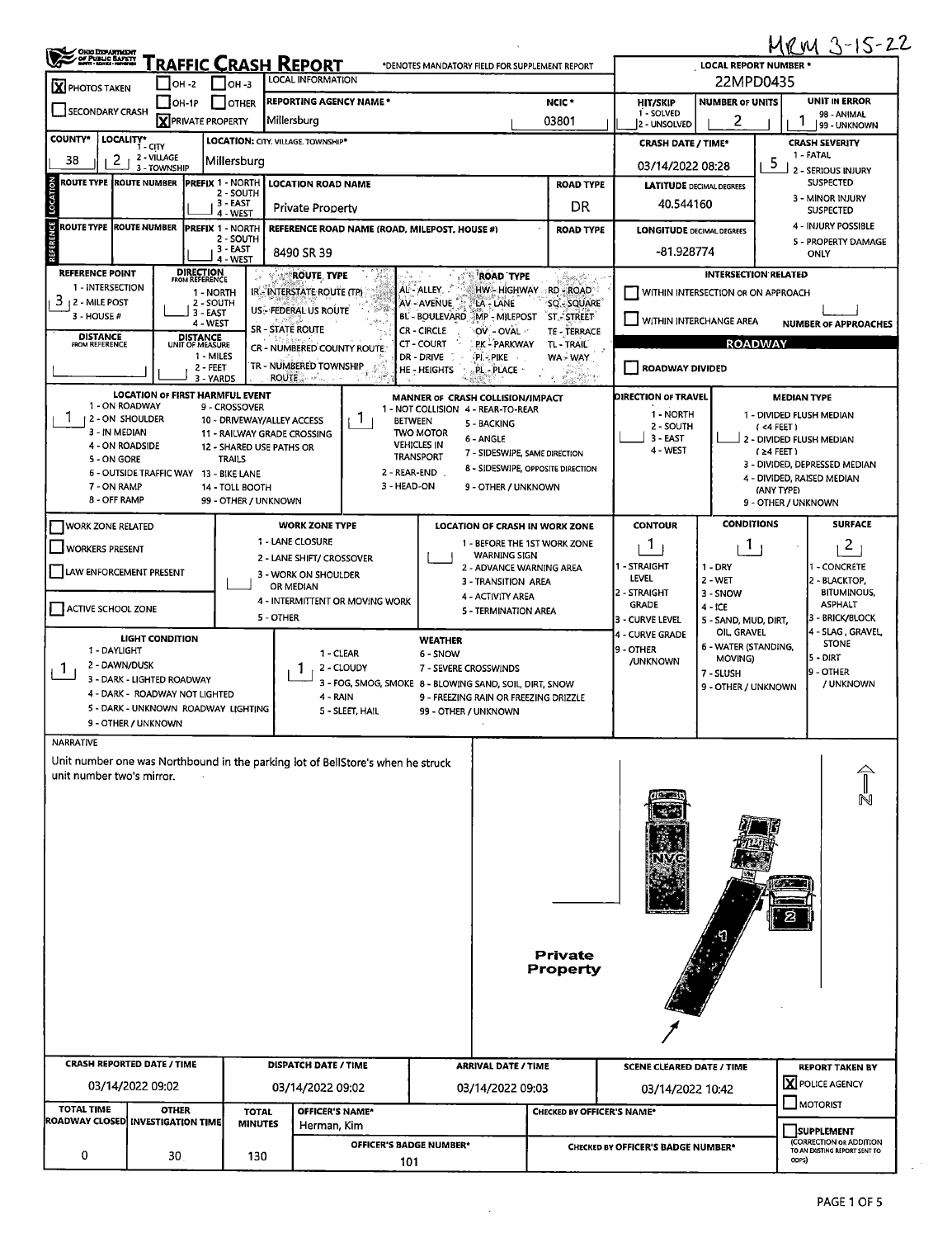|                                                                                                  | <b>OHIO DEPARTMENT</b><br>OF PUBLIC BAFETY                                    |                                                           |                                                                       |                                            |                                                               |                                                                   |                                                   | <b>LOCAL REPORT NUMBER</b>                                       |  |  |  |  |  |
|--------------------------------------------------------------------------------------------------|-------------------------------------------------------------------------------|-----------------------------------------------------------|-----------------------------------------------------------------------|--------------------------------------------|---------------------------------------------------------------|-------------------------------------------------------------------|---------------------------------------------------|------------------------------------------------------------------|--|--|--|--|--|
|                                                                                                  |                                                                               |                                                           |                                                                       |                                            |                                                               |                                                                   | 22MPD0435                                         |                                                                  |  |  |  |  |  |
| UNIT#                                                                                            | OWNER NAME: LAST, FIRST, MIDDLE ( C SAME AS DRIVER)                           |                                                           |                                                                       |                                            |                                                               | OWNER PHONE:INCLUDE AREA CODE (C) SAME AS DRIVER)                 | DAMAGE                                            |                                                                  |  |  |  |  |  |
|                                                                                                  | HOX RECYCLING INC.                                                            |                                                           |                                                                       |                                            | 330-674-6868                                                  |                                                                   | <b>DAMAGE SCALE</b>                               |                                                                  |  |  |  |  |  |
| OWNER ADDRESS: STREET, CITY, STATE, ZIP ( C SAME AS DRIVER)<br>1 - NONE<br>3 - FUNCTIONAL DAMAGE |                                                                               |                                                           |                                                                       |                                            |                                                               |                                                                   |                                                   |                                                                  |  |  |  |  |  |
|                                                                                                  | 4510 TR 307, MILLERSBURG, OH, 44654                                           |                                                           |                                                                       | 2 - MINOR DAMAGE                           | 4 - DISABLING DAMAGE                                          |                                                                   |                                                   |                                                                  |  |  |  |  |  |
|                                                                                                  | <b>COMMERCIAL CARRIER: NAME, ADDRESS, CITY, STATE, ZIP</b>                    |                                                           |                                                                       |                                            |                                                               | COMMERCIAL CARRIER PHONE: INCLUDE AREA CODE                       |                                                   | 9 - UNKNOWN                                                      |  |  |  |  |  |
|                                                                                                  | HOX RECYCLING INC, , 4510 TR 307, MILLERSBURG, OH, 446                        |                                                           |                                                                       |                                            | 330-674-6868                                                  |                                                                   | <b>DAMAGED AREA(S)</b><br>INDICATE ALL THAT APPLY |                                                                  |  |  |  |  |  |
| OH                                                                                               | LP STATE LICENSE PLATE #<br><b>PWG7456</b>                                    |                                                           | <b>VEHICLE IDENTIFICATION #</b>                                       |                                            | <b>VEHICLE YEAR</b>                                           | <b>VEHICLE MAKE</b><br>INTERNATIONAL                              |                                                   |                                                                  |  |  |  |  |  |
|                                                                                                  | <b>INSURANCE COMPANY</b>                                                      |                                                           | 2HSFHB7R7PC073993<br><b>INSURANCE POLICY #</b>                        |                                            | 1993<br><b>COLOR</b>                                          | <b>VEHICLE MODEL</b>                                              |                                                   |                                                                  |  |  |  |  |  |
| <b>X</b> INSURANCE                                                                               | CINCINNATI INSURANCE                                                          |                                                           | EPP0469948                                                            |                                            | WHI                                                           | 9400                                                              |                                                   |                                                                  |  |  |  |  |  |
|                                                                                                  | <b>TYPE OF USE</b>                                                            |                                                           | US DOT#                                                               |                                            | TOWED BY: COMPANY NAME                                        |                                                                   |                                                   |                                                                  |  |  |  |  |  |
| XCOMMERCIAL                                                                                      | <b>GOVERNMENT</b>                                                             | IN EMERGENCY<br><b>RESPONSE</b>                           | 3079734                                                               |                                            |                                                               |                                                                   |                                                   |                                                                  |  |  |  |  |  |
| <b>INTERLOCK</b><br>DEVICE                                                                       | <b>HIT/SKIP UNIT</b>                                                          | # OCCUPANTS                                               | <b>VEHICLE WEIGHT GVWR/GCWR</b><br>1 - s10K LBS.                      |                                            | <b>HAZARDOUS MATERIAL</b><br><b>MATERIAL</b><br><b>CLASS#</b> | <b>PLACARD ID#</b>                                                |                                                   |                                                                  |  |  |  |  |  |
| <b>EQUIPPED</b>                                                                                  |                                                                               |                                                           | 2<br>2 - 10.001 - 26K LBS.<br>$3 - 26K$ LBS.                          |                                            | RELEASED<br>PLACARD                                           |                                                                   |                                                   |                                                                  |  |  |  |  |  |
|                                                                                                  | 1 - PASSENGER CAR                                                             | 6 - VAN (9-15 SEATS)                                      | 12 - GOLF CART                                                        | 18 - LIMO (LIVERY VEHICLE)                 |                                                               | 23 - PEDESTRIAN/SKATER                                            |                                                   | 12                                                               |  |  |  |  |  |
| 15                                                                                               | 2 - PASSENGER VAN<br>(MINIVAN)                                                | 7 - MOTORCYCLE 2-WHEELED<br>8 - MOTORCYCLE 3-WHEELED      | 13 - SNOWMOBILE<br>14 - SINGLE UNIT                                   |                                            | 19 - BUS (16+ PASSENGERS)                                     | 24 - WHEELCHAIR (ANY TYPE)                                        |                                                   |                                                                  |  |  |  |  |  |
|                                                                                                  | UNIT TYPE 3 - SPORT UTILITY                                                   | 9 - AUTOCYCLE                                             | <b>TRUCK</b>                                                          | 20 - OTHER VEHICLE<br>21 - HEAVY EQUIPMENT |                                                               | 25 - OTHER NON-MOTORIST<br>26 - BICYCLE                           |                                                   |                                                                  |  |  |  |  |  |
|                                                                                                  | <b>VEHICLE</b><br>4 - PICK UP                                                 | 10 - MOPED OR MOTORIZED<br><b>BICYCLE</b>                 | 15 - SEMI-TRACTOR<br>16 - FARM EQUIPMENT                              |                                            | 22 - ANIMAL WITH RIDER OR                                     | 27 - TRAIN                                                        |                                                   |                                                                  |  |  |  |  |  |
|                                                                                                  | 5 - CARGO VAN                                                                 | 11 - ALL TERRAIN VEHICLE                                  | 17 - MOTORHOME                                                        |                                            | ANIMAL-DRAWN VEHICLE                                          | 99 - UNKNOWN OR HIT/SKIP                                          |                                                   |                                                                  |  |  |  |  |  |
|                                                                                                  | (ATV/UTV)<br># OF TRAILING UNITS                                              |                                                           |                                                                       |                                            |                                                               |                                                                   | 12                                                | 12                                                               |  |  |  |  |  |
|                                                                                                  | WAS VEHICLE OPERATING IN AUTONOMOUS                                           |                                                           |                                                                       |                                            |                                                               |                                                                   |                                                   |                                                                  |  |  |  |  |  |
|                                                                                                  | MODE WHEN CRASH OCCURRED?                                                     |                                                           | 0 - NO AUTOMATION<br>0<br>1 - DRIVER ASSISTANCE                       | 4 - HIGH AUTOMATION                        | 3 - CONDITIONAL AUTOMATION 9 - UNKNOWN                        |                                                                   |                                                   |                                                                  |  |  |  |  |  |
| 2                                                                                                | 1 - YES 2 - NO 9 - OTHER / UNKNOWN                                            |                                                           | AUTONOMOUS 2 - PARTIAL AUTOMATION 5 - FULL AUTOMATION                 |                                            |                                                               |                                                                   |                                                   | 10                                                               |  |  |  |  |  |
|                                                                                                  |                                                                               |                                                           | <b>MODE LEVEL</b>                                                     |                                            |                                                               |                                                                   |                                                   | $\theta$                                                         |  |  |  |  |  |
|                                                                                                  | 1 - NONE<br>$2 - TAXI$                                                        | 6 - BUS - CHARTER/TOUR<br>7 - BUS - INTERCITY             | $11 - FIRE$<br>12 - MILITARY                                          | <b>16 - FARM</b>                           | 17 - MOWING                                                   | 21 - MAIL CARRIER<br>99 - OTHER / UNKNOWN                         |                                                   |                                                                  |  |  |  |  |  |
|                                                                                                  | 3 - ELECTRONIC RIDE<br><b>SHARING</b>                                         | 8 - BUS - SHUTTLE                                         | 13 - POLICE                                                           |                                            | 18 - SNOW REMOVAL                                             |                                                                   |                                                   |                                                                  |  |  |  |  |  |
| <b>SPECIAL</b>                                                                                   | <b>FUNCTION 4 - SCHOOL TRANSPORT</b>                                          | 9 - BUS - OTHER<br>10 - AMBULANCE                         | 14 - PUBLIC UTILITY<br>15 - CONSTRUCTION EQUIP.                       | 19 - TOWING                                | 20 - SAFETY SERVICE                                           |                                                                   |                                                   |                                                                  |  |  |  |  |  |
|                                                                                                  | 5 - BUS - TRANSIT/COMMUTER                                                    |                                                           |                                                                       |                                            | <b>PATROL</b>                                                 |                                                                   |                                                   | 12                                                               |  |  |  |  |  |
| 99                                                                                               | 1 - NO CARGO BODY TYPE                                                        | 4 - LOGGING                                               | 7 - GRAIN/CHIPS/GRAVEL                                                | $11 - DUMP$                                |                                                               | 99 - OTHER / UNKNOWN                                              |                                                   |                                                                  |  |  |  |  |  |
| <b>CARGO</b>                                                                                     | / NOT APPLICABLE<br>2 - BUS                                                   | 5 - INTERMODAL<br><b>CONTAINER CHASSIS</b>                | 8 - POLE                                                              |                                            | 12 - CONCRETE MIXER                                           |                                                                   |                                                   |                                                                  |  |  |  |  |  |
| <b>BODY</b>                                                                                      | 3 - VEHICLE TOWING<br>ANOTHER MOTOR VEHICLE                                   | 6 - CARGOVAN<br>/ENCLOSED BOX                             | 9 - CARGO TANK<br>10 - FLAT BED                                       |                                            | 13 - AUTO TRANSPORTER<br>14 - GARBAGE/REFUSE                  |                                                                   |                                                   | IS.<br>9<br>l T II<br>- 3<br>9                                   |  |  |  |  |  |
| <b>TYPE</b>                                                                                      |                                                                               |                                                           |                                                                       |                                            |                                                               |                                                                   |                                                   | O                                                                |  |  |  |  |  |
|                                                                                                  | 1 - TURN SIGNALS<br>2 - HEAD LAMPS                                            | 4 - BRAKES<br>5 - STEERING                                | 7 - WORN OR SLICK TIRES<br>8 - TRAILER EQUIPMENT                      |                                            | 9 - MOTOR TROUBLE<br>10 - DISABLED FROM PRIOR                 | 99 - OTHER / UNKNOWN                                              |                                                   |                                                                  |  |  |  |  |  |
| <b>VEHICLE</b><br>DEFECTS                                                                        | 3 - TAIL LAMPS                                                                | <b>6 - TIRE BLOWOUT</b>                                   | <b>DEFECTIVE</b>                                                      |                                            | <b>ACCIDENT</b>                                               |                                                                   |                                                   |                                                                  |  |  |  |  |  |
|                                                                                                  |                                                                               |                                                           |                                                                       |                                            |                                                               |                                                                   | $X - NO$ DAMAGE [ 0 ]                             | U- UNDERCARRIAGE [ 14 ]                                          |  |  |  |  |  |
|                                                                                                  | 1 - INTERSECTION -<br><b>MARKED CROSSWALK</b>                                 | 4 - MIDBLOCK -<br>MARKED CROSSWALK                        | 7 - SHOULDER/ROADSIDE<br>8 - SIDEWALK                                 |                                            | 10 - DRIVEWAY ACCESS<br>11 - SHARED USE PATHS                 | 99 - OTHER / UNKNOWN                                              | $\Box$ -TOP [13]                                  | $\Box$ - ALL AREAS [ 15 ]                                        |  |  |  |  |  |
| NON.<br>MOTORIST                                                                                 | 2 - INTERSECTION -<br><b>UNMARKED CROSSWALK</b>                               | 5 - TRAVEL LANE -<br>OTHER LOCATION                       | 9 - MEDIAN/CROSSING                                                   |                                            | OR TRAILS<br>12 - FIRST RESPONDER                             |                                                                   |                                                   |                                                                  |  |  |  |  |  |
| LOCATION                                                                                         | 3 - INTERSECTION - OTHER                                                      | <b>6 - BICYCLE LANE</b>                                   | ISLAND                                                                |                                            | AT INCIDENT SCENE                                             |                                                                   |                                                   | $\Box$ - UNIT NOT AT SCENE [ 16 ]                                |  |  |  |  |  |
|                                                                                                  | 1 - NON-CONTACT                                                               | 1 - STRAIGHT AHEAD<br>2 - BACKING                         | 9 - LEAVING TRAFFIC<br>LANE                                           |                                            | 15 - WALKING, RUNNING,<br>JOGGING, PLAYING                    | 21 - STANDING OUTSIDE<br><b>DISABLED VEHICLE</b>                  |                                                   | <b>INITIAL POINT OF CONTACT</b>                                  |  |  |  |  |  |
| 3                                                                                                | 2 - NON-COLLISION                                                             | 3 - CHANGING LANES                                        | 10 - PARKED                                                           |                                            | 16 - WORKING                                                  | 99 - OTHER / UNKNOWN                                              | 0 - NO DAMAGE                                     | 14 - UNDERCARRIAGE                                               |  |  |  |  |  |
| <b>ACTION</b>                                                                                    | 3 - STRIKING                                                                  | 4 - OVERTAKING/PASSING<br>PRE-CRASH 5 - MAKING RIGHT TURN | 11 - SLOWING OR STOPPED<br>IN TRAFFIC                                 |                                            | 17 - PUSHING VEHICLE<br>18 - APPROACHING OR                   |                                                                   | 2.                                                | 1-12 - REFER TO UNIT 15 - VEHICLE NOT AT SCENE<br><b>DIAGRAM</b> |  |  |  |  |  |
|                                                                                                  | <b>4 - STRUCK</b><br>5 - BOTH STRIKING                                        | <b>ACTIONS 6 - MAKING LEFT TURN</b>                       | 12 - DRIVERLESS                                                       |                                            | LEAVING VEHICLE                                               |                                                                   | 99 - UNKNOWN<br>13 - TOP                          |                                                                  |  |  |  |  |  |
|                                                                                                  | <b>&amp; STRUCK</b>                                                           | 7 - MAKING U-TURN<br>8 - ENTERING TRAFFIC                 | 13 - NEGOTIATING A CURVE<br>14 - ENTERING OR CROSSING                 |                                            | 19 - STANDING<br>20 - OTHER NON-MOTORIST                      |                                                                   |                                                   |                                                                  |  |  |  |  |  |
|                                                                                                  | 9 - OTHER / UNKNOWN                                                           | LANE                                                      | SPECIFIED LOCATION                                                    |                                            |                                                               |                                                                   |                                                   | TRAFFIC                                                          |  |  |  |  |  |
|                                                                                                  | 1 - NONE<br>2 - FAILURE TO YIELD                                              | /ACDA                                                     | 8 - FOLLOWING TOO CLOSE 13 - IMPROPER START FROM<br>A PARKED POSITION |                                            | <b>EQUIPMENT</b>                                              | 18 - OPERATING DEFECTIVE 23 - OPENING DOOR INTO<br><b>ROADWAY</b> | <b>TRAFFICWAY FLOW</b><br>1 - ONE-WAY             | TRAFFIC CONTROL                                                  |  |  |  |  |  |
| 99                                                                                               | 3 - RAN RED LIGHT<br>4 - RAN STOP SIGN                                        | 9 - IMPROPER LANE<br>CHANGE                               | 14 - STOPPED OR PARKED<br>ILLEGALLY                                   |                                            | 19 - LOAD SHIFTING<br>/FALLING/SPILLING                       | 99 - OTHER IMPROPER<br><b>ACTION</b>                              | 2 - TWO-WAY                                       | 1 - ROUNDABOUT 4 - STOP SIGN<br>2 - SIGNAL<br>5 - YIELD SIGN     |  |  |  |  |  |
|                                                                                                  | 5 - UNSAFE SPEED                                                              | 10 - IMPROPER PASSING                                     | 15 - SWERVING TO AVOID                                                |                                            | 20 - IMPROPER CROSSING                                        |                                                                   | $\overline{c}$                                    | 6<br>3 - FLASHER<br>6 - NO CONTROL                               |  |  |  |  |  |
|                                                                                                  | CONTRIBUTING 6 - IMPROPER TURN<br>CIRCUMSTANCES <sub>7</sub> - LEFT OF CENTER | 11 - DROVE OFF ROAD<br>12 - IMPROPER BACKING              | 16 - WRONG WAY<br>17 - VISION OBSTRUCTION                             |                                            | 21 - LYING IN ROADWAY<br>22 - NOT DISCERNIBLE                 |                                                                   | # OF THROUGH LANES                                | <b>RAIL GRADE CROSSING</b>                                       |  |  |  |  |  |
|                                                                                                  |                                                                               |                                                           |                                                                       |                                            |                                                               |                                                                   | ON ROAD                                           | 1 - NOT INVLOVED                                                 |  |  |  |  |  |
| <b>SEQUENCE OF EVENTS</b>                                                                        |                                                                               |                                                           | <b>EVENTS</b><br>3. Millioner                                         |                                            |                                                               |                                                                   | 2                                                 | 2 - INVOLVED-ACTIVE CROSSING                                     |  |  |  |  |  |
| 21                                                                                               | 1 - OVERTURN/ROLLOVER                                                         | 7 - SEPARATION OF UNITS                                   | 12 - DOWNHILL RUNAWAY                                                 |                                            | 19 - ANIMAL -OTHER                                            | 23 - STRUCK BY FALLING,                                           |                                                   | 3 - INVOLVED-PASSIVE CROSSING                                    |  |  |  |  |  |
|                                                                                                  | 2 - FIRE/EXPLOSION<br>3 - IMMERSION                                           | 8 - RAN OFF ROAD RIGHT<br>9 - RAN OFF ROAD LEFT           | 13 - OTHER NON-COLLISION 20 - MOTOR VEHICLE IN<br>14 - PEDESTRIAN     |                                            | <b>TRANSPORT</b>                                              | SHIFTING CARGO OR<br>ANYTHING SET IN                              |                                                   | UNIT / NON-MOTORIST DIRECTION                                    |  |  |  |  |  |
|                                                                                                  | 4 - JACKKNIFE<br>5 - CARGO / EQUIPMENT                                        | 10 - CROSS MEDIAN<br>11 - CROSS CENTERLINE -              | 15 - PEDALCYCLE                                                       |                                            | 21 - PARKED MOTOR<br><b>VEHICLE</b>                           | MOTION BY A MOTOR<br>VEHICLE                                      |                                                   | 1 - NORTH<br>5 - NORTHEAST                                       |  |  |  |  |  |
|                                                                                                  | LOSS OR SHIFT                                                                 | OPPOSITE DIRECTION                                        | 16 - RAILWAY VEHICLE<br>17 - ANIMAL - FARM                            |                                            | 22 - WORK ZONE                                                | 24 - OTHER MOVABLE<br>OBJECT                                      |                                                   | 2 - SOUTH<br><b>6 - NORTHWEST</b>                                |  |  |  |  |  |
|                                                                                                  | <b>6 - EQUIPMENT FAILURE</b>                                                  | OF TRAVEL                                                 | 18 - ANIMAL - DEER                                                    |                                            | <b>MAINTENANCE</b><br><b>EQUIPMENT</b>                        |                                                                   | $F_{\text{ROM}}$ 2<br>TO                          | 3 - EAST<br>7 - SOUTHEAST<br>4 - WEST<br>8 - SOUTHWEST           |  |  |  |  |  |
|                                                                                                  | ستطار والكال                                                                  |                                                           | ACOLLISION WITH FIXED OBJECT - STRUCK                                 |                                            | -కాషిక్రమ                                                     | an de la                                                          |                                                   | 9 - OTHER / UNKNOWN                                              |  |  |  |  |  |
|                                                                                                  | 25 - IMPACT ATTENUATOR 31 - GUARDRAIL END<br>/ CRASH CUSHION                  | 32 - PORTABLE BARRIER                                     | 38 - OVERHEAD SIGN POST<br>39 - LIGHT / LUMINARIES                    | 46 - FENCE                                 | 45 - EMBANKMENT                                               | 52 - BUILDING<br>53 - TUNNEL                                      | UNIT SPEED                                        | DETECTED SPEED                                                   |  |  |  |  |  |
|                                                                                                  | 26 - BRIDGE OVERHEAD<br><b>STRUCTURE</b>                                      | 33 - MEDIAN CABLE BARRIER<br>34 - MEDIAN GUARDRAIL        | <b>SUPPORT</b><br>40 - UTILITY POLE                                   | 47 - MAILBOX<br><b>48 - TREE</b>           |                                                               | 54 - OTHER FIXED<br>OBJECT                                        |                                                   |                                                                  |  |  |  |  |  |
|                                                                                                  | 27 - BRIDGE PIER OR<br><b>ABUTMENT</b>                                        | <b>BARRIER</b><br>35 - MEDIAN CONCRETE                    | 41 - OTHER POST, POLE<br>OR SUPPORT                                   |                                            | 49 - FIRE HYDRANT<br>50 - WORK ZONE                           | 99 - OTHER / UNKNOWN                                              | 2                                                 | 1 - STATED / ESTIMATED SPEED                                     |  |  |  |  |  |
|                                                                                                  | 28 - BRIDGE PARAPET<br>29 - BRIDGE RAIL                                       | <b>BARRIER</b>                                            | 42 - CULVERT                                                          |                                            | <b>MAINTENANCE</b><br><b>EQUIPMENT</b>                        |                                                                   |                                                   | ٦<br>2 - CALCULATED / EDR                                        |  |  |  |  |  |
|                                                                                                  | 30 - GUARDRAIL FACE                                                           | 36 - MEDIAN OTHER BARRIER<br>37 - TRAFFIC SIGN POST       | 43 - CURB<br>44 - DITCH                                               | 51 - WALL                                  |                                                               |                                                                   | <b>POSTED SPEED</b>                               |                                                                  |  |  |  |  |  |
|                                                                                                  | <b>FIRST HARMFUL EVENT</b>                                                    |                                                           | <b>MOST HARMFUL EVENT</b>                                             |                                            |                                                               |                                                                   |                                                   | 3 - UNDETERMINED                                                 |  |  |  |  |  |
|                                                                                                  |                                                                               |                                                           |                                                                       |                                            |                                                               |                                                                   |                                                   |                                                                  |  |  |  |  |  |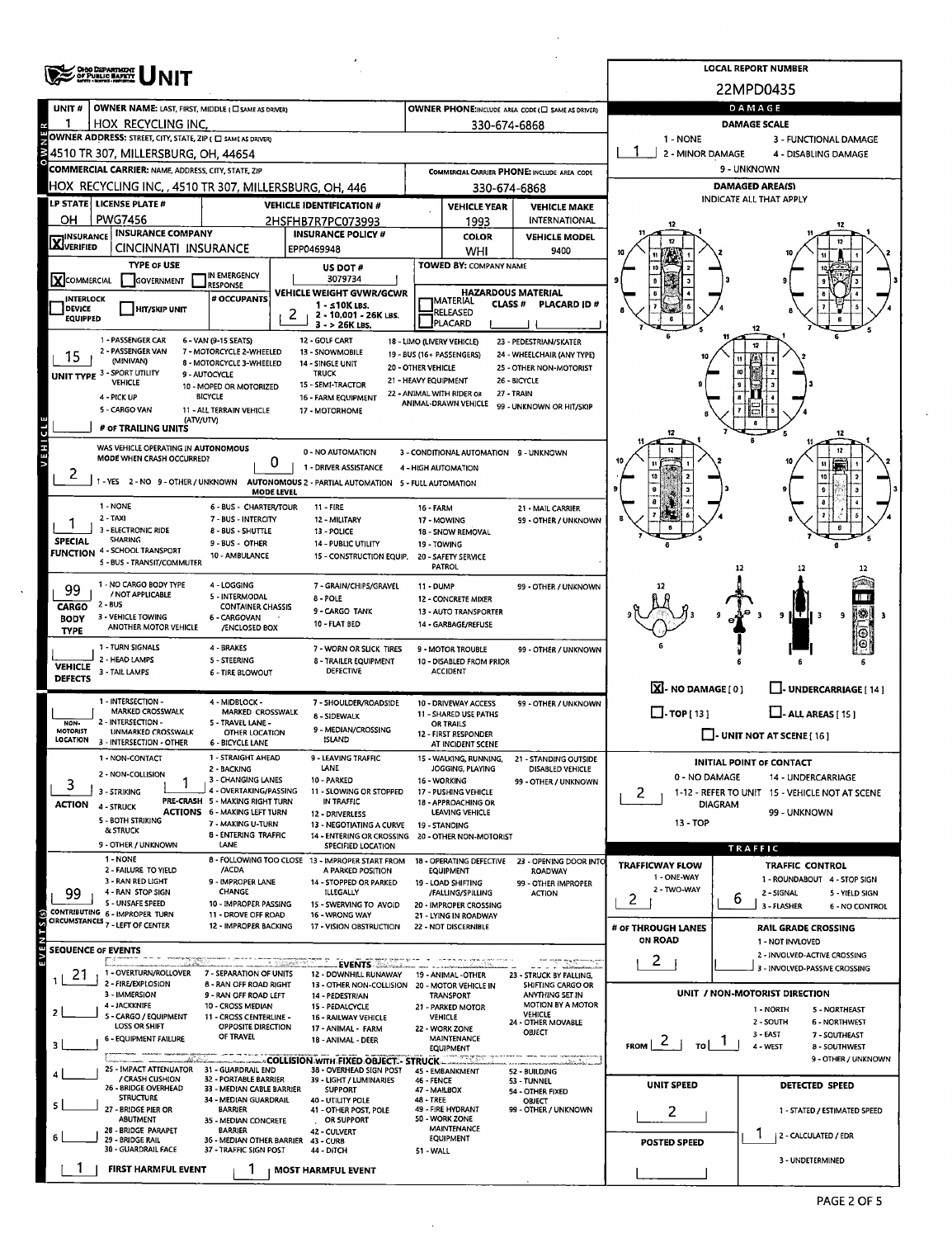|                                                                                                                                                                          | <b>OHO DEPARTMENT</b>                                                                                               |                                                               | <b>LOCAL REPORT NUMBER</b>      |                                                                        |                                            |                                                   |                                                       |                                                                 |               |                                                         |  |  |  |  |
|--------------------------------------------------------------------------------------------------------------------------------------------------------------------------|---------------------------------------------------------------------------------------------------------------------|---------------------------------------------------------------|---------------------------------|------------------------------------------------------------------------|--------------------------------------------|---------------------------------------------------|-------------------------------------------------------|-----------------------------------------------------------------|---------------|---------------------------------------------------------|--|--|--|--|
|                                                                                                                                                                          |                                                                                                                     |                                                               | 22MPD0435                       |                                                                        |                                            |                                                   |                                                       |                                                                 |               |                                                         |  |  |  |  |
| UNIT#                                                                                                                                                                    | OWNER NAME: LAST, FIRST, MIDDLE ( CI SAME AS DRIVER)                                                                |                                                               |                                 | OWNER PHONE:INCLUDE AREA CODE (C) SAME AS DRIVER)                      | <b>DAMAGE</b>                              |                                                   |                                                       |                                                                 |               |                                                         |  |  |  |  |
| 2                                                                                                                                                                        | LUCAS, KEGAN, S                                                                                                     |                                                               | 330-231-0274                    | <b>DAMAGE SCALE</b><br>1 - NONE                                        |                                            |                                                   |                                                       |                                                                 |               |                                                         |  |  |  |  |
| OWNER ADDRESS: STREET, CITY, STATE, ZIP ( O SAME AS DRIVER)<br>3 - FUNCTIONAL DAMAGE<br>2 - MINOR DAMAGE<br>15621 TR 464, LOUDONVILLE, OH, 44842<br>4 - DISABLING DAMAGE |                                                                                                                     |                                                               |                                 |                                                                        |                                            |                                                   |                                                       |                                                                 |               |                                                         |  |  |  |  |
|                                                                                                                                                                          | COMMERCIAL CARRIER: NAME, ADDRESS, CITY, STATE, ZIP                                                                 |                                                               |                                 |                                                                        |                                            |                                                   | COMMERCIAL CARRIER PHONE: INCLUDE AREA CODE           | 9 - UNKNOWN                                                     |               |                                                         |  |  |  |  |
|                                                                                                                                                                          |                                                                                                                     |                                                               |                                 |                                                                        |                                            |                                                   |                                                       |                                                                 |               | <b>DAMAGED AREA(S)</b>                                  |  |  |  |  |
|                                                                                                                                                                          | LP STATE LICENSE PLATE #                                                                                            |                                                               | <b>VEHICLE IDENTIFICATION #</b> |                                                                        | <b>VEHICLE YEAR</b><br><b>VEHICLE MAKE</b> |                                                   |                                                       | <b>INDICATE ALL THAT APPLY</b>                                  |               |                                                         |  |  |  |  |
| он                                                                                                                                                                       | <b>JLS5876</b>                                                                                                      |                                                               | 1GCVKPEC2EZ308222               |                                                                        | <b>CHEVROLET</b><br>2014                   |                                                   |                                                       |                                                                 |               |                                                         |  |  |  |  |
| <b>X</b> INSURANCE                                                                                                                                                       | <b>INSURANCE COMPANY</b>                                                                                            |                                                               |                                 | <b>INSURANCE POLICY #</b>                                              |                                            | <b>COLOR</b>                                      | <b>VEHICLE MODEL</b>                                  |                                                                 |               |                                                         |  |  |  |  |
|                                                                                                                                                                          | <b>GEICO</b>                                                                                                        |                                                               | 6047229908                      |                                                                        |                                            | <b>WHI</b>                                        | SILVERADO                                             |                                                                 |               |                                                         |  |  |  |  |
| COMMERCIAL                                                                                                                                                               | <b>TYPE OF USE</b>                                                                                                  | IN EMERGENCY                                                  |                                 | US DOT #                                                               |                                            | TOWED BY: COMPANY NAME                            |                                                       |                                                                 |               |                                                         |  |  |  |  |
|                                                                                                                                                                          | GOVERNMENT                                                                                                          | <b>RESPONSE</b><br># OCCUPANTS                                |                                 | VEHICLE WEIGHT GVWR/GCWR                                               |                                            |                                                   | <b>HAZARDOUS MATERIAL</b>                             | 9                                                               |               |                                                         |  |  |  |  |
| <b>INTERLOCK</b><br><b>DEVICE</b>                                                                                                                                        | <b>HIT/SKIP UNIT</b>                                                                                                |                                                               |                                 | 1 - ≤10K LBS.<br>2 - 10.001 - 26K LBS.                                 |                                            | <b>IMATERIAL</b><br><b>CLASS#</b><br>RELEASED     | PLACARD ID#                                           |                                                                 |               |                                                         |  |  |  |  |
| <b>EQUIPPED</b>                                                                                                                                                          |                                                                                                                     |                                                               |                                 | 3 - > 26K LBS.                                                         |                                            | <b>PLACARD</b>                                    |                                                       |                                                                 |               |                                                         |  |  |  |  |
|                                                                                                                                                                          | 1 - PASSENGER CAR<br>2 - PASSENGER VAN                                                                              | 6 - VAN (9-15 SEATS)<br>7 - MOTORCYCLE 2-WHEELED              | 12 - GOLF CART                  | 13 - SNOWMOBILE                                                        |                                            | 18 - LIMO (LIVERY VEHICLE)                        | 23 - PEDESTRIAN/SKATER                                |                                                                 |               |                                                         |  |  |  |  |
|                                                                                                                                                                          | (MINIVAN)                                                                                                           | 8 - MOTORCYCLE 3-WHEELED                                      |                                 | 14 - SINGLE UNIT                                                       | 20 - OTHER VEHICLE                         | 19 - BUS (16+ PASSENGERS)                         | 24 - WHEELCHAIR (ANY TYPE)<br>25 - OTHER NON-MOTORIST |                                                                 |               |                                                         |  |  |  |  |
|                                                                                                                                                                          | UNIT TYPE 3 - SPORT UTILITY<br><b>VEHICLE</b>                                                                       | 9 - AUTOCYCLE<br>10 - MOPED OR MOTORIZED                      | <b>TRUCK</b>                    | 15 - SEMI-TRACTOR                                                      | 21 - HEAVY EQUIPMENT                       |                                                   | 26 - BICYCLE                                          |                                                                 |               |                                                         |  |  |  |  |
|                                                                                                                                                                          | 4 - PICK UP                                                                                                         | <b>BICYCLE</b>                                                |                                 | 16 - FARM EQUIPMENT                                                    |                                            | 22 - ANIMAL WITH RIDER OR<br>ANIMAL-DRAWN VEHICLE | 27 - TRAIN                                            |                                                                 |               |                                                         |  |  |  |  |
|                                                                                                                                                                          | 5 - CARGO VAN<br>(ATV/UTV)                                                                                          | 11 - ALL TERRAIN VEHICLE                                      |                                 | 17 - MOTORHOME                                                         |                                            |                                                   | 99 - UNKNOWN OR HIT/SKIP                              |                                                                 |               |                                                         |  |  |  |  |
|                                                                                                                                                                          | # or TRAILING UNITS                                                                                                 |                                                               |                                 |                                                                        |                                            |                                                   |                                                       |                                                                 |               | 12                                                      |  |  |  |  |
| <b>ALEHICL</b>                                                                                                                                                           | WAS VEHICLE OPERATING IN AUTONOMOUS<br>MODE WHEN CRASH OCCURRED?                                                    |                                                               |                                 | 0 - NO AUTOMATION                                                      |                                            | 3 - CONDITIONAL AUTOMATION 9 - UNKNOWN            |                                                       |                                                                 |               |                                                         |  |  |  |  |
|                                                                                                                                                                          |                                                                                                                     |                                                               | 0                               | 1 - DRIVER ASSISTANCE                                                  |                                            | 4 - HIGH AUTOMATION                               |                                                       |                                                                 |               |                                                         |  |  |  |  |
|                                                                                                                                                                          | -YES 2 - NO 9 - OTHER / UNKNOWN AUTONOMOUS 2 - PARTIAL AUTOMATION 5 - FULL AUTOMATION                               |                                                               | MODE LEVEL                      |                                                                        |                                            |                                                   |                                                       |                                                                 |               |                                                         |  |  |  |  |
|                                                                                                                                                                          | 1 - NONE                                                                                                            | 6 - BUS - CHARTER/TOUR                                        |                                 | 11 - FIRE                                                              | <b>16 - FARM</b>                           |                                                   | 21 - MAIL CARRIER                                     |                                                                 |               |                                                         |  |  |  |  |
|                                                                                                                                                                          | 2 - TAXI                                                                                                            | 7 - BUS - INTERCITY                                           |                                 | 12 - MILITARY                                                          |                                            | 17 - MOWING                                       | 99 - OTHER / UNKNOWN                                  |                                                                 |               |                                                         |  |  |  |  |
| <b>SPECIAL</b>                                                                                                                                                           | 3 - ELECTRONIC RIDE<br>8 - BUS - SHUTTLE<br>13 - POLICE<br><b>SHARING</b><br>9 - BUS - OTHER<br>14 - PUBLIC UTILITY |                                                               |                                 |                                                                        | 19 TOWING                                  | 18 - SNOW REMOVAL                                 |                                                       |                                                                 |               |                                                         |  |  |  |  |
|                                                                                                                                                                          | <b>FUNCTION 4 - SCHOOL TRANSPORT</b>                                                                                | 15 - CONSTRUCTION EQUIP.                                      |                                 | 20 - SAFETY SERVICE                                                    |                                            |                                                   |                                                       |                                                                 |               |                                                         |  |  |  |  |
|                                                                                                                                                                          | 5 - BUS - TRANSIT/COMMUTER                                                                                          |                                                               |                                 |                                                                        |                                            | PATROL                                            |                                                       |                                                                 | 12            | 12                                                      |  |  |  |  |
|                                                                                                                                                                          | 1 - NO CARGO BODY TYPE<br>/ NOT APPLICABLE                                                                          | 4 - LOGGING<br>5 - INTERMODAL                                 |                                 | 7 - GRAIN/CHIPS/GRAVEL                                                 | 11 - DUMP                                  |                                                   | 99 - OTHER / UNKNOWN                                  |                                                                 |               |                                                         |  |  |  |  |
| <b>CARGO</b>                                                                                                                                                             | $2 - BUS$                                                                                                           | <b>CONTAINER CHASSIS</b>                                      |                                 | 8 - POLE<br>9 - CARGO TANK                                             |                                            | 12 - CONCRETE MIXER<br>13 - AUTO TRANSPORTER      |                                                       |                                                                 |               |                                                         |  |  |  |  |
| <b>BODY</b><br><b>TYPE</b>                                                                                                                                               | 3 - VEHICLE TOWING<br>ANOTHER MOTOR VEHICLE                                                                         | 6 - CARGOVAN<br>/ENCLOSED BOX                                 |                                 | 10 - FLAT BED                                                          |                                            | 14 - GARBAGE/REFUSE                               |                                                       |                                                                 |               | 9<br>1 E K                                              |  |  |  |  |
|                                                                                                                                                                          | 1 - TURN SIGNALS                                                                                                    | 4 - BRAKES                                                    |                                 | 7 - WORN OR SLICK TIRES                                                |                                            | <b>9 - MOTOR TROUBLE</b>                          |                                                       |                                                                 |               |                                                         |  |  |  |  |
| <b>VEHICLE</b>                                                                                                                                                           | 2 - HEAD LAMPS                                                                                                      | <b>5 - STEERING</b>                                           |                                 | <b>8 - TRAILER EQUIPMENT</b>                                           |                                            | 10 - DISABLED FROM PRIOR                          | 99 - OTHER / UNKNOWN                                  |                                                                 |               |                                                         |  |  |  |  |
| <b>DEFECTS</b>                                                                                                                                                           | 3 - TAIL LAMPS                                                                                                      | 6 - TIRE BLOWOUT                                              |                                 | <b>DEFECTIVE</b>                                                       |                                            | <b>ACCIDENT</b>                                   |                                                       |                                                                 |               |                                                         |  |  |  |  |
|                                                                                                                                                                          | 1 - INTERSECTION -                                                                                                  | 4 - MIDBLOCK -                                                |                                 | 7 - SHOULDER/ROADSIDE                                                  |                                            |                                                   | 99 - OTHER / UNKNOWN                                  | $\Box$ - NO DAMAGE [ 0 ]                                        |               | U-UNDERCARRIAGE [ 14 ]                                  |  |  |  |  |
|                                                                                                                                                                          | MARKED CROSSWALK                                                                                                    | MARKED CROSSWALK                                              |                                 | 8 - SIDEWALK                                                           |                                            | 10 - DRIVEWAY ACCESS<br>11 - SHARED USE PATHS     |                                                       | $\Box$ -TOP[13]                                                 |               | $\Box$ - ALL AREAS [ 15 ]                               |  |  |  |  |
| NON-<br><b>MOTORIST</b>                                                                                                                                                  | INTERSECTION -<br><b>UNMARKED CROSSWALK</b>                                                                         | 5 - TRAVEL LANE -<br>OTHER LOCATION                           |                                 | 9 - MEDIAN/CROSSING                                                    |                                            | <b>OR TRAILS</b><br>12 - FIRST RESPONDER          |                                                       | $\bigsqcup$ - UNIT NOT AT SCENE [ 16 ]                          |               |                                                         |  |  |  |  |
| LOCATION                                                                                                                                                                 | 3 - INTERSECTION - OTHER                                                                                            | <b>6 - BICYCLE LANE</b>                                       |                                 | <b>ISLAND</b>                                                          |                                            | AT INCIDENT SCENE                                 |                                                       |                                                                 |               |                                                         |  |  |  |  |
|                                                                                                                                                                          | 1 - NON-CONTACT                                                                                                     | 1 - STRAIGHT AHEAD<br>2 - BACKING                             |                                 | 9 - LEAVING TRAFFIC<br>LANE                                            |                                            | 15 - WALKING, RUNNING,<br>JOGGING, PLAYING        | 21 - STANDING OUTSIDE<br>DISABLED VEHICLE             |                                                                 |               | <b>INITIAL POINT OF CONTACT</b>                         |  |  |  |  |
| 4                                                                                                                                                                        | 2 - NON-COLLISION                                                                                                   | 3 - CHANGING LANES<br>4 - OVERTAKING/PASSING                  |                                 | 10 - PARKED                                                            |                                            | 16 - WORKING                                      | 99 - OTHER / UNKNOWN                                  |                                                                 | 0 - NO DAMAGE | 14 - UNDERCARRIAGE                                      |  |  |  |  |
| <b>ACTION</b>                                                                                                                                                            | 3 - STRIKING<br>4 - STRUCK                                                                                          | PRE-CRASH 5 - MAKING RIGHT TURN                               |                                 | 11 - SLOWING OR STOPPED<br>IN TRAFFIC                                  |                                            | 17 - PUSHING VEHICLE<br>18 - APPROACHING OR       |                                                       | 1-12 - REFER TO UNIT 15 - VEHICLE NOT AT SCENE<br>10<br>DIAGRAM |               |                                                         |  |  |  |  |
|                                                                                                                                                                          | 5 - BOTH STRIKING                                                                                                   | <b>ACTIONS 6 - MAKING LEFT TURN</b><br>7 - MAKING U-TURN      |                                 | 12 - DRIVERLESS<br>13 - NEGOTIATING A CURVE                            |                                            | LEAVING VEHICLE<br>19 - STANDING                  |                                                       | 99 - UNKNOWN<br>13 - TOP                                        |               |                                                         |  |  |  |  |
|                                                                                                                                                                          | & STRUCK                                                                                                            | 8 - ENTERING TRAFFIC                                          |                                 | 14 - ENTERING OR CROSSING 20 - OTHER NON-MOTORIST                      |                                            |                                                   |                                                       |                                                                 |               |                                                         |  |  |  |  |
|                                                                                                                                                                          | 9 - OTHER / UNKNOWN<br>1 - NONE                                                                                     | LANE                                                          |                                 | SPECIFIED LOCATION<br>8 - FOLLOWING TOO CLOSE 13 - IMPROPER START FROM |                                            | 18 - OPERATING DEFECTIVE                          | 23 - OPENING DOOR INTO                                |                                                                 |               | <b>TRAFFIC</b>                                          |  |  |  |  |
|                                                                                                                                                                          | 2 - FAILURE TO YIELD                                                                                                | /ACDA                                                         |                                 | A PARKED POSITION                                                      |                                            | <b>EQUIPMENT</b>                                  | <b>ROADWAY</b>                                        | <b>TRAFFICWAY FLOW</b><br>1 - ONE-WAY                           |               | <b>TRAFFIC CONTROL</b><br>1 - ROUNDABOUT 4 - STOP SIGN  |  |  |  |  |
|                                                                                                                                                                          | 3 - RAN RED LIGHT<br>4 - RAN STOP SIGN                                                                              | 9 - IMPROPER LANE<br>CHANGE                                   |                                 | 14 - STOPPED OR PARKED<br>ILLEGALLY                                    |                                            | 19 - LOAD SHIFTING<br>/FALLING/SPILLING           | 99 - OTHER IMPROPER<br><b>ACTION</b>                  | 2 - TWO-WAY                                                     |               | 2 - SIGNAL<br>5 - YIELD SIGN                            |  |  |  |  |
|                                                                                                                                                                          | 5 - UNSAFE SPEED                                                                                                    | 10 - IMPROPER PASSING                                         |                                 | 15 - SWERVING TO AVOID                                                 |                                            | 20 - IMPROPER CROSSING                            |                                                       | 2                                                               | 6             | 3 - FLASHER<br>6 - NO CONTROL                           |  |  |  |  |
|                                                                                                                                                                          | CONTRIBUTING 6 - IMPROPER TURN<br>CIRCUMSTANCES 7 - LEFT OF CENTER                                                  | 11 - DROVE OFF ROAD<br>12 - IMPROPER BACKING                  |                                 | 16 - WRONG WAY<br>17 - VISION OBSTRUCTION                              |                                            | 21 - LYING IN ROADWAY<br>22 - NOT DISCERNIBLE     |                                                       | # OF THROUGH LANES                                              |               | <b>RAIL GRADE CROSSING</b>                              |  |  |  |  |
|                                                                                                                                                                          |                                                                                                                     |                                                               |                                 |                                                                        |                                            |                                                   |                                                       | <b>ON ROAD</b>                                                  |               | 1 - NOT INVLOVED                                        |  |  |  |  |
|                                                                                                                                                                          | <b>SEQUENCE OF EVENTS</b>                                                                                           |                                                               |                                 | -EVENTS.                                                               |                                            |                                                   |                                                       | $\mathbf{2}$                                                    |               | 2 - INVOLVED-ACTIVE CROSSING                            |  |  |  |  |
| 20                                                                                                                                                                       | 1 - OVERTURN/ROLLOVER                                                                                               | 7 - SEPARATION OF UNITS                                       |                                 | 12 - DOWNHILL RUNAWAY                                                  |                                            | 19 - ANIMAL -OTHER                                | 23 - STRUCK BY FALLING,                               |                                                                 |               | 3 - INVOLVED-PASSIVE CROSSING                           |  |  |  |  |
|                                                                                                                                                                          | 2 - FIRE/EXPLOSION<br>3 - IMMERSION                                                                                 | 8 - RAN OFF ROAD RIGHT<br>9 - RAN OFF ROAD LEFT               |                                 | 13 - OTHER NON-COLLISION 20 - MOTOR VEHICLE IN<br>14 - PEDESTRIAN      |                                            | TRANSPORT                                         | SHIFTING CARGO OR<br>ANYTHING SET IN                  |                                                                 |               | UNIT / NON-MOTORIST DIRECTION                           |  |  |  |  |
| 2                                                                                                                                                                        | 4 - JACKKNIFE<br>5 - CARGO / EQUIPMENT                                                                              | 10 - CROSS MEDIAN<br>11 - CROSS CENTERLINE -                  |                                 | 15 - PEDALCYCLE                                                        |                                            | 21 - PARKED MOTOR<br>VEHICLE                      | <b>MOTION BY A MOTOR</b><br><b>VEHICLE</b>            |                                                                 |               | 1 - NORTH<br>5 - NORTHEAST                              |  |  |  |  |
|                                                                                                                                                                          | LOSS OR SHIFT                                                                                                       | OPPOSITE DIRECTION                                            |                                 | 16 - RAILWAY VEHICLE<br>17 - ANIMAL - FARM                             |                                            | 22 - WORK ZONE                                    | 24 - OTHER MOVABLE<br>OBJECT                          |                                                                 |               | 2 - SOUTH<br>6 - NORTHWEST<br>3 - EAST<br>7 - SOUTHEAST |  |  |  |  |
| з                                                                                                                                                                        | <b>6 - EQUIPMENT FAILURE</b>                                                                                        | OF TRAVEL                                                     |                                 | 18 - ANIMAL - DEER                                                     |                                            | MAINTENANCE<br><b>EQUIPMENT</b>                   |                                                       | $\mathbf{z}$<br><b>FROM</b><br>TO                               | $\mathbf{I}$  | 4 - WEST<br>8 - SOUTHWEST                               |  |  |  |  |
|                                                                                                                                                                          | and mathematical                                                                                                    |                                                               |                                 | COLLISION WITH FIXED OBJECT - STRUCK                                   |                                            |                                                   |                                                       |                                                                 |               | 9 - OTHER / UNKNOWN                                     |  |  |  |  |
|                                                                                                                                                                          | 25 - IMPACT ATTENUATOR 31 - GUARDRAIL END<br>/ CRASH CUSHION                                                        | 32 - PORTABLE BARRIER                                         |                                 | 38 - OVERHEAD SIGN POST<br>39 - LIGHT / LUMINARIES                     | 46 - FENCE                                 | 45 - EMBANKMENT                                   | 52 BUILDING<br>53 TUNNEL                              | UNIT SPEED                                                      |               | DETECTED SPEED                                          |  |  |  |  |
|                                                                                                                                                                          | 26 - BRIDGE OVERHEAD<br><b>STRUCTURE</b>                                                                            | 33 - MEDIAN CABLE BARRIER<br>34 - MEDIAN GUARDRAIL            |                                 | <b>SUPPORT</b><br>40 - UTILITY POLE                                    | 47 - MAILBOX<br><b>48 - TREE</b>           |                                                   | 54 - OTHER FIXED<br>OBJECT                            |                                                                 |               |                                                         |  |  |  |  |
|                                                                                                                                                                          | 27 - BRIDGE PIER OR<br>ABUTMENT                                                                                     | <b>BARRIER</b><br>35 - MEDIAN CONCRETE                        |                                 | 41 - OTHER POST, POLE<br>OR SUPPORT                                    |                                            | 49 - FIRE HYDRANT<br>50 - WORK ZONE               | 99 - OTHER / UNKNOWN                                  | 0                                                               |               | 1 - STATED / ESTIMATED SPEED                            |  |  |  |  |
|                                                                                                                                                                          | 28 - BRIDGE PARAPET                                                                                                 | <b>BARRIER</b>                                                |                                 | 42 - CULVERT                                                           |                                            | MAINTENANCE<br><b>EQUIPMENT</b>                   |                                                       |                                                                 |               | 2 - CALCULATED / EDR                                    |  |  |  |  |
|                                                                                                                                                                          | 29 - BRIDGE RAIL<br>30 - GUARDRAIL FACE                                                                             | 36 - MEDIAN OTHER BARRIER 43 - CURB<br>37 - TRAFFIC SIGN POST |                                 | 44 - DITCH                                                             | 51 - WALL                                  |                                                   |                                                       | <b>POSTED SPEED</b>                                             |               |                                                         |  |  |  |  |
|                                                                                                                                                                          | <b>FIRST HARMFUL EVENT</b>                                                                                          | 1                                                             | <b>MOST HARMFUL EVENT</b>       |                                                                        |                                            |                                                   |                                                       |                                                                 |               | 3 - UNDETERMINED                                        |  |  |  |  |
|                                                                                                                                                                          |                                                                                                                     |                                                               |                                 |                                                                        |                                            |                                                   |                                                       |                                                                 |               |                                                         |  |  |  |  |